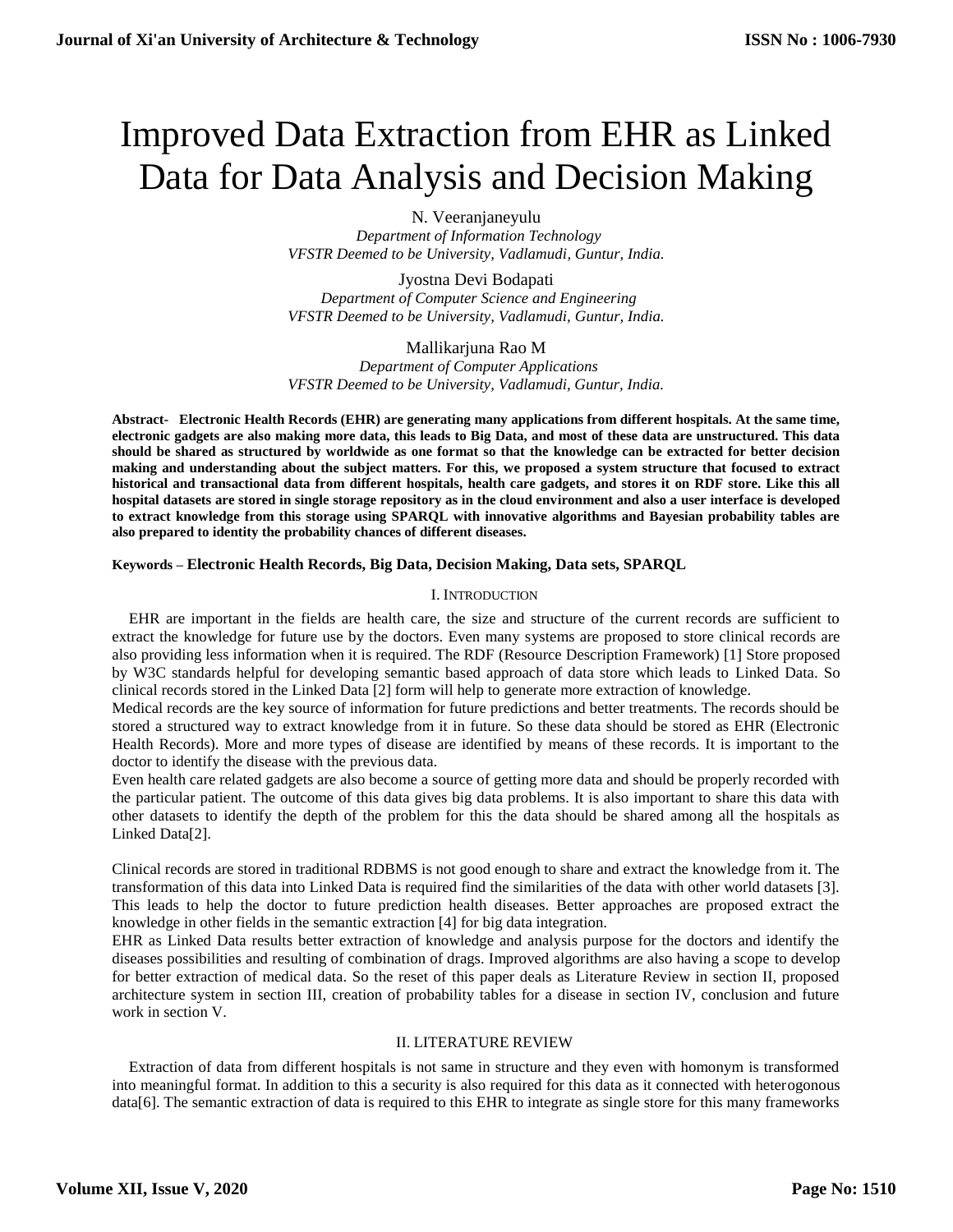are proposed [2]. The semantic ETL(Extraction-Transformation-Loading) of data is stored in data warehouse. The transformation from original schema into RDF schema is proved in different fields[7,8].A generic ontology is required to developed and clean the historical data from different heterogeneous sources and integration is required to get the new knowledge

The sharing of clinical records via social media is also utilized as a source to get the semantic knowledge extraction with the hybrid data repository [9]. Event based knowledge is essential for better knowledge extraction [10]. This helps to reduce the geographical gap between the people with similar medical records. A Systematized Nomenclature of Medical Clinical Terms (SNOMED CT) is a medical ontology required to extract relevant concepts and relations from given datasets[11]. With the rapid increase of clinical data is to be in structured format and it should be restructured for good quality of information among all the hormones datasets. There are some other ontology like Unified Medical Language System (UMLS), International Classification of Diseases (ICD) among all the SNOMAT CT is widely accepted by the world wide as it is a concept oriented and machine-readable medical terminology in EHR. The refined algorithms are also proposed for decision making with Bayesian belief approach[11] cloud be able to give better results in knowledge extraction. The SNOMAT CT is developed by the college of American Pathologists and United Kingdom's Health Service for better maintains of records.

Combing of EHR datasets as single repository is required to gain knowledge from it. The creation of data jackets (summary of datasets) [12] are proposed by Oshawa[13] to support human creativity for problem solving by utilizing data Innovators Marketplace on Data Jackets (IMDJ) is also proposed. Therefore it is required in the fields of medical records to use the concept of data jackets as solutions and relationship of data in EHR. It include as to match the similar records for analysis purpose which will help the doctor to predict the future disease and try to give better treatment to the patient.

The improved patient record with an ontological approach [14] to combine different anthologies and single model focused to explain the ontological approach in HER and it also support medical data interoperability that may prevent repeated tests, potential redundancy [6]. So linked data is better way to store the data and also sharing purpose, gain knowledge for the future benefit. The algorithms also can be developed with a better way and understandable of data between not only humans but also computer systems. The EHRs are important to convert as Linked Data representation [15] and an ontology approach is required and it is the secondary usage of EHR data.

The cTAKES[16] is a system works with specific annotation schema and generate XML-based annotated data is also connecting to annotated data stored in RDF and queried with SPARQL.

Many different systems are proposed and about EHR that emphasis to store the data as Linked Data. Still these methods are helpful to store structured data and may not sufficient to share and generating data in form of probabilistic approach.

Our changeless in EHR is to 1.extact the clinical data from traditional RDBMS storage 2. Clean the data and store it in RDF Store 3. Collecting datasets different hospitals and store it in cloud environment 4. Extraction of knowledge by Bayesian probability tables approach.

### III. PROPSED SYSEM

#### *a . Ontology*

Ontology is a knowledge representation language used to describe the accurate, related, specific and concept oriented representation of data definition that is under stable for humans and machines[17]. To enable domain specific knowledge, analysis purpose ontology is used. It is sharing of understandable knowledge between the software agents and provide sound information concept to the users. The language engineering is done based on the domain specification for better understandable about the subject.

# *b. Proposed Architecture of HER*

The architecture shows the complete process from the point of data extraction, transformation and loading. The extraction is done from different sources as shown in the figure and after that the data is transformed into linked data then loading of data is take place in the RDF storage known as Knowledge Space.

The cloud storage is a knowledge space where the data is stored in structured format from all different hospitals. The application program need to installed in the client system who are going to access the knowledge space, this paradigm will help to give more secure to the public data as medical records are important and it should not be shared with unauthorized purpose.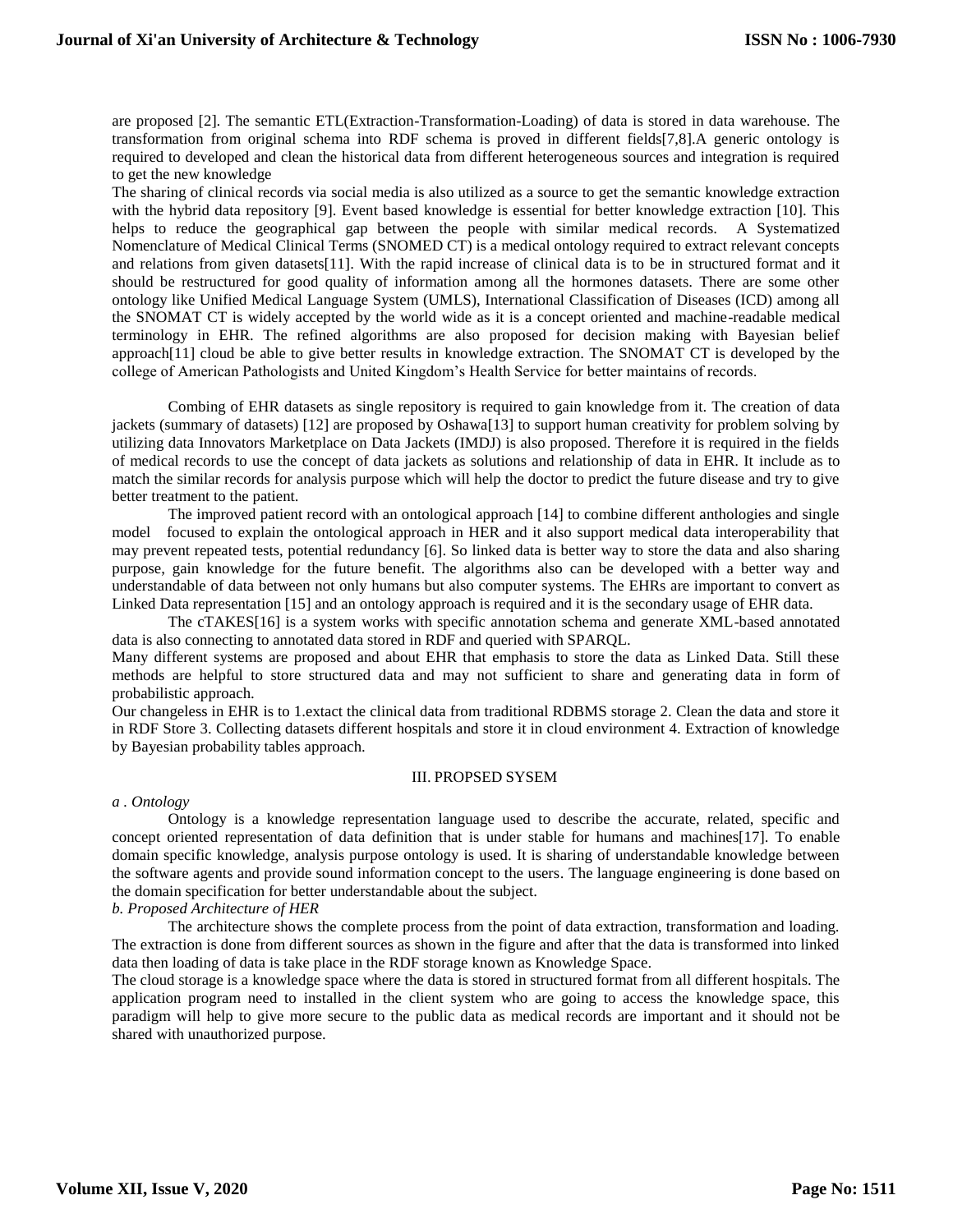

**Fig 1: Architecture of Electronic Health Record System**

### *c. Architecture Flow*

The data storage of EHR is stored in heterogeneous systems as shown in the figure 1 and the most of the data is not structured, because the data is coming from the different hospitals. The data transformation stage includes the cleaning of the data with the functions like normalization, elimination of duplicate values, and integrity violation is done. In the next stage the data is now transformed into Linked Data.

In the next stage the data loading process takes place to store this RDF Storage in the cloud with Dataset #ID (Identification) as a Data Jackets. Like this the system will keep on loading the data from different hospitals, store in RDF Storage and assigned a unique Dataset identification for future records. *d. Application Program*

A application program is user interface agent developed in Java used to extract the information, because the use of knowledge is different with respect to users as shown in the figure 1. The doctor needs a knowledge that the favorable chances of getting disease and unfavorable chances. In the other hand a chemist need to track the information about the combination of the drug and results. In the same way public or private agency require the data to be analysis purpose to figure the particular disease.

To examine the data different SPARQL are executed in RDF storage in this application that will give sound knowledge to the different users in the medical industry. SPARQL is RDF query language used to extract the data from RDF storage it's like relational SQL (Structured Query Language) language that linked with subject, predicate and object paradigm. SPARQL uses the OPTIONAL instead of LEFT OUTER JOIN for better results.

# IV. CREATION OF PROBABLITY TABLES FOR DISEASES

As part of application program we use the Bayesian probability method to extract the knowledge. To explain the use of the method the following case will be explained, for this we take samples of 6 patients' data from one hospital who admitted with a fever and these data is stored in RDF Storage and compared this data with all datasets available in Knowledge Space by using Bayesian belief approach. The application program will give the final results to the doctor that how many favorable changes of 6 patients of getting flu infection.

Based on this table values the doctor can predict the future and able to give the required treatment to save from the flu. The algorisms to generate probability tables are shown below.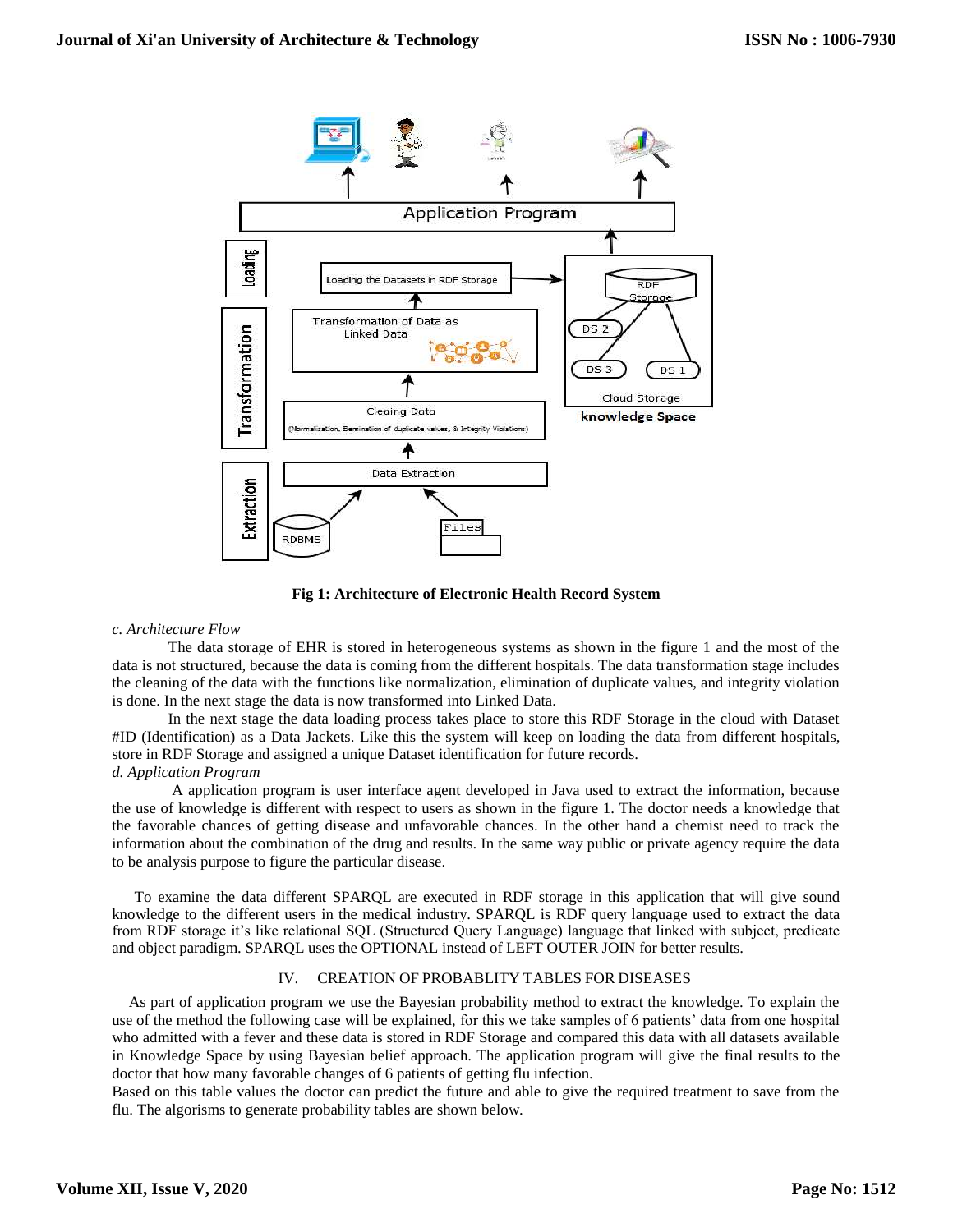# *Algorithm: To generate probability tables*.

- Step 1: Load the data in the knowledge space
- Step 2: assign Identification to the data
- Step 3: submitting the required data
- Step 4: comparison of data
- i. Collect the similar data from all the datasets
- ii. If found
	- a. Generate table with Bayesian approach values
- iii. Not found
	- a. results as original no change
- Step 5: Reporting the data in required format.

Step 6: End

The following table values are shown to the doctor console of 6 patient's data of getting flu with favorable changes. Based on this the doctor can sense the rate of percentage of getting flu and able to give better treatment.

| <b>Patient ID</b> | <b>Favorable Chances</b> |
|-------------------|--------------------------|
| PID_101           | 0.6                      |
| PID_102           | 0.8                      |
| PID_103           |                          |
| PID_104           | 0.2                      |
| PID 105           |                          |
| PID 106           | 0.3                      |

# **Table 1: FLU Favorable Result**

Another example of this application program with respect to the chemist is also done and the result graph is shown in Fig2. The results given to the chemist are related from five Data Sets with different hospitals.



### **Fig 2: Side Effect of Drug**

Apart from this the application is useful for some other researches related purposes to generate reports and also help to gain more knowledge about subject related. The multidimensional view about subject will give more information from all the accepts.

### *Technologies used:*

RDOTE is used to extract the historical data in to RDF data format. RDOTE is tool to extract relational data in to semantic data with better user interface. RDF is a better way to store the data and traditional data need to convert to RDF format. To store RDF storage Jena is used and eclipse environment used to develop the application and SPARQL is used as a query language.

### V. CONCLUSION AND FUTURE SCOPE

Extraction of knowledge is very important in fields of medical records every time. The traditional relational data store is not fulfill and it also leads to get big data issues and also sharing of knowledge is also not much effective.